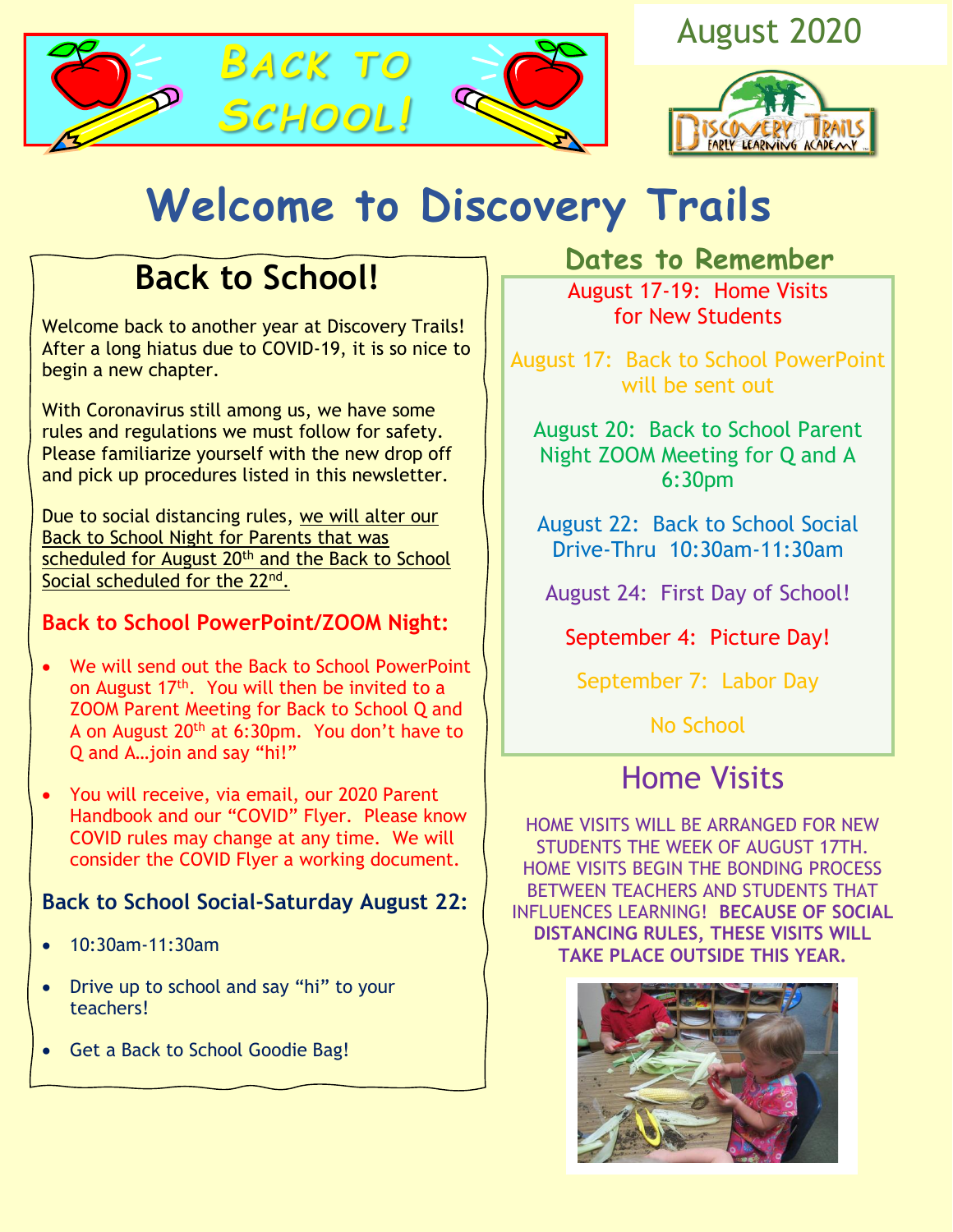### Looking Ahead to August

When school begins we will introduce our Back to School Unit that helps us discover ourselves and understand our new friends. Here is a list of some of the projects and activities planned for the month of August.

#### Language Arts

- Listening to stories such as *The Kissing Hand*, *The Big Orange Splot!*, *The Crayon Box that Talked* and *Little Blue- Little Yellow*
- Writing: "In a box of crayons I would be the color \_\_\_\_\_" and "I am great because \_\_\_\_\_
- Rhyming families –ill and –at with *Jack and Jill* and *Grandma's Glasses*
- Preparing for writing with horizontal and vertical lines, push and pull circles
- Name writing practice



## **Physical**

- Fine motor activities to prepare for writing
- Playing Personal Space Dots
- Dancing to the Mood Song and Take a Feather
- Using a pool noodle to hit a balloon
- Racing Spoon Games
- Tracing and Cutting
- Social Skills<br>Social stories like is **Social Skills**<br>All Alike- We like We Are<br>Different, The Are All<br>Part, The All Sucial Stories like<br>All Alike- We Are We<br>Different, The Shall All Alike- We like We Are<br>Different, The Shape of Me<br>and Chrysanthemum<br>Tind someone simum
- *and Chrysanthe Are All*<br>*and Chrysanthe Shape*<br>Find someone simily and Chrysanthemum<br>Find someone simum<br>someone simum<br>Self portraits<br>Purp critraits
- and someone similitiem<br>Someone different<br>Self portraits<br>ournsultaits Self portraits
- Journaling: I live in a<br>Journaling: I live in a<br>Jusy Bee n Busy Bee Back to Back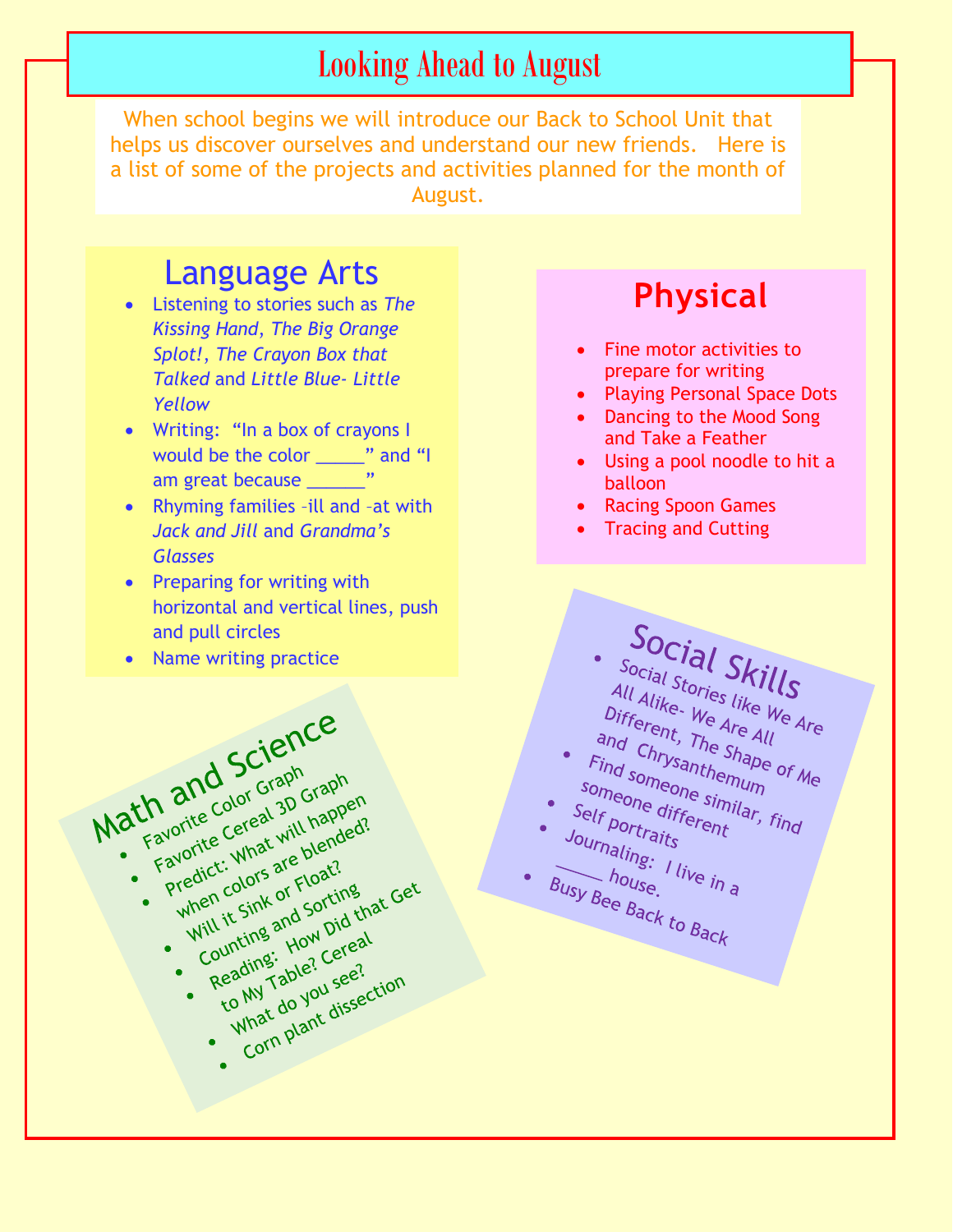### More News

#### **Specials 2020-2021**

Our specials for this school year will be Art, Music, Physical Education, S.T.E.A.M., YOGA, and Sign Language During the school year we will be adding news for each of these specials in our newsletters.

Student Forms: Each year we are required to update student forms. The forms will go out via email. If you need hard copies, please let us know. Physical forms expire on the one-year anniversary of the last physical. Please be sure to update this as your child gets a new physical. Immunizations should be updated as new shots are received. Children opting out of immunizations or choosing to utilize a different schedule than recommended will need to fill out a form with the state. Please be sure to return a new Permission to Transport to the Hospital form as required yearly by the State of Colorado.



We assess the food restrictions of the students depending on the school year. For the 2020-2021 school year, Discovery Trails ELA will **NOT BE** Allergy Aware. Students may bring any item to school containing peanuts or tree-nuts. For the health and safety of our students, this might change at any time.

A LOT OF OUR COMMUNICATIONS, INCLUDING NEWSLETTERS, MONTHLY CALENDARS AND REMINDERS ARE DONE VIA EMAIL AND FACEBOOK. PLEASE BE SURE TO GIVE US ALL THE EMAILS YOU WOULD LIKE US TO USE FOR THIS AND UPDATE ANY EMAILS WE CURRENTLY HAVE FOR YOU. THANKS!



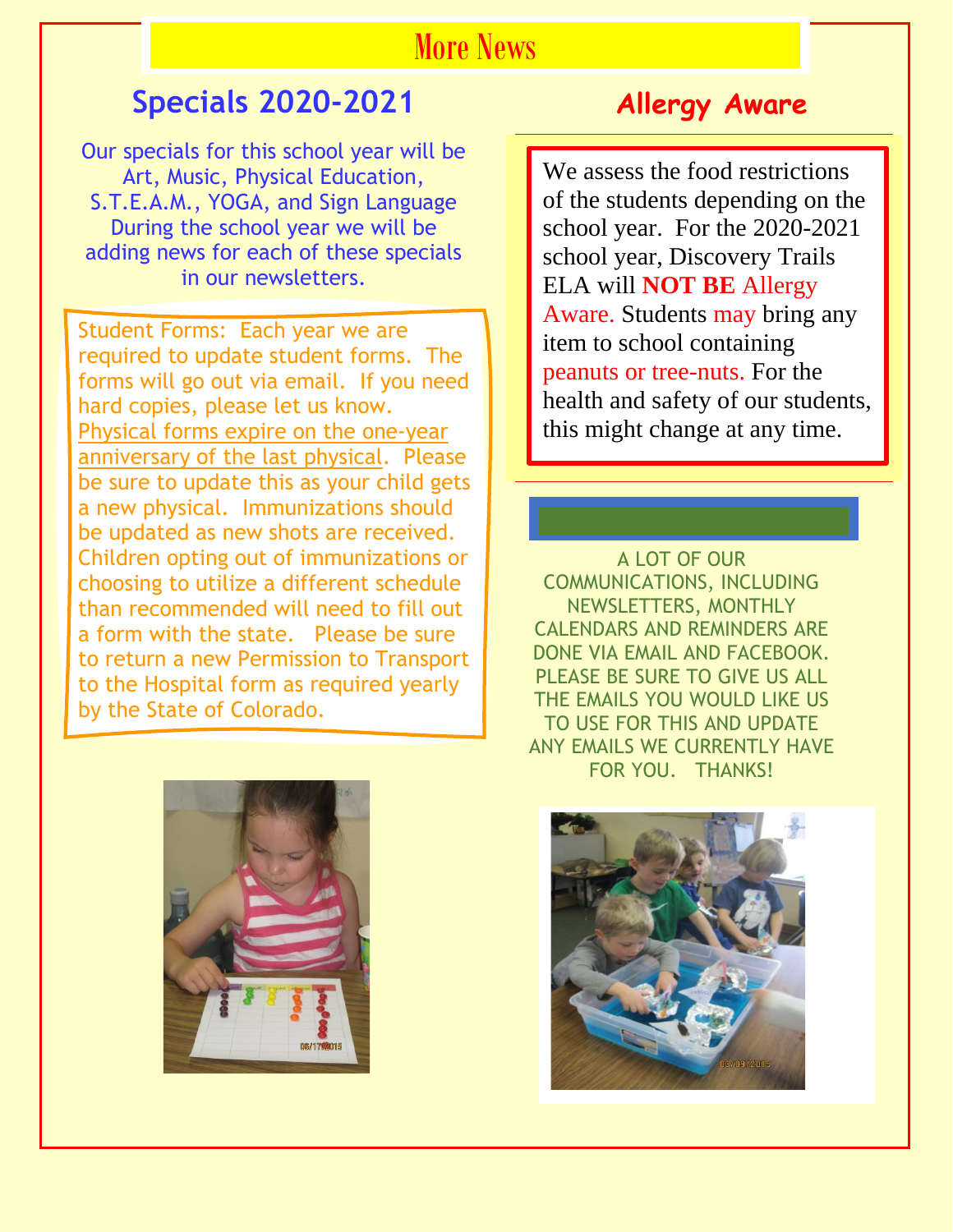

#### What your child needs to bring to school:

- One water bottle with a lid. **Due to health regulations, water bottles must stay in the child's school issued backpack.** Please be sure your child's first and last name is on the bottle.
- Please allow your child to bring favorite rest time items to school. We do ask that anything brought to school be small enough to fit in the cubby COMPLETELY. This is a health department regulation. Also, these items should be taken home at least weekly for cleaning.
- **Apply sunscreen to your child every day before school.** We ask that an extra bottle of sunscreen be left at school for any days we extend time outdoors. Please mark the sunscreen with first and last name.
- Please have your child bring a jacket, sweater or sweatshirt EVERY DAY.
- A helmet that can stay at school for scooters and bikes outside.
- A LUNCH BOX for students to bring a healthy snack for the morning snack time and their lunch. If you have a preference as to what your child eats for snack, please mark the items as "snack" or we will help your child choose something healthy. Lunches may be cold or hot and we can heat items in the microwave. These items must be in a microwave-safe container and/or send along a paper plate. **PLEASE TRY TO CHOOSE CONTAINERS YOUR CHILD CAN OPEN AS INDEPENDENTLY AS POSSIBLE AND PRACTICE AT HOME!** The less we touch, the safer we all are.

\*\*Some children get hungry in the afternoon. During learning centers, your child may choose to have a snack. Please pack enough food so that your child will have a choice. \*\*

• **Face Masks are not required but highly recommended. Please supply two so they can be changed when soiled.**

#### What your child **DOES NOT** need to bring to school:

Colorado State Licensing, the El Paso County Health Department and the school's nurse consultant has asked that certain items not come to school for health and safety at this time. **Because of this, Discovery Trails is providing:**

- One clear, vinyl backpack for each child. This backpack can go home and back to school and from school to home. It is easy to disinfect, and children can see inside for personal items.
- Eating utensils
- Change of clothes…sweatpants, undergarments, socks and tee shirts for those times a change of clothes is needed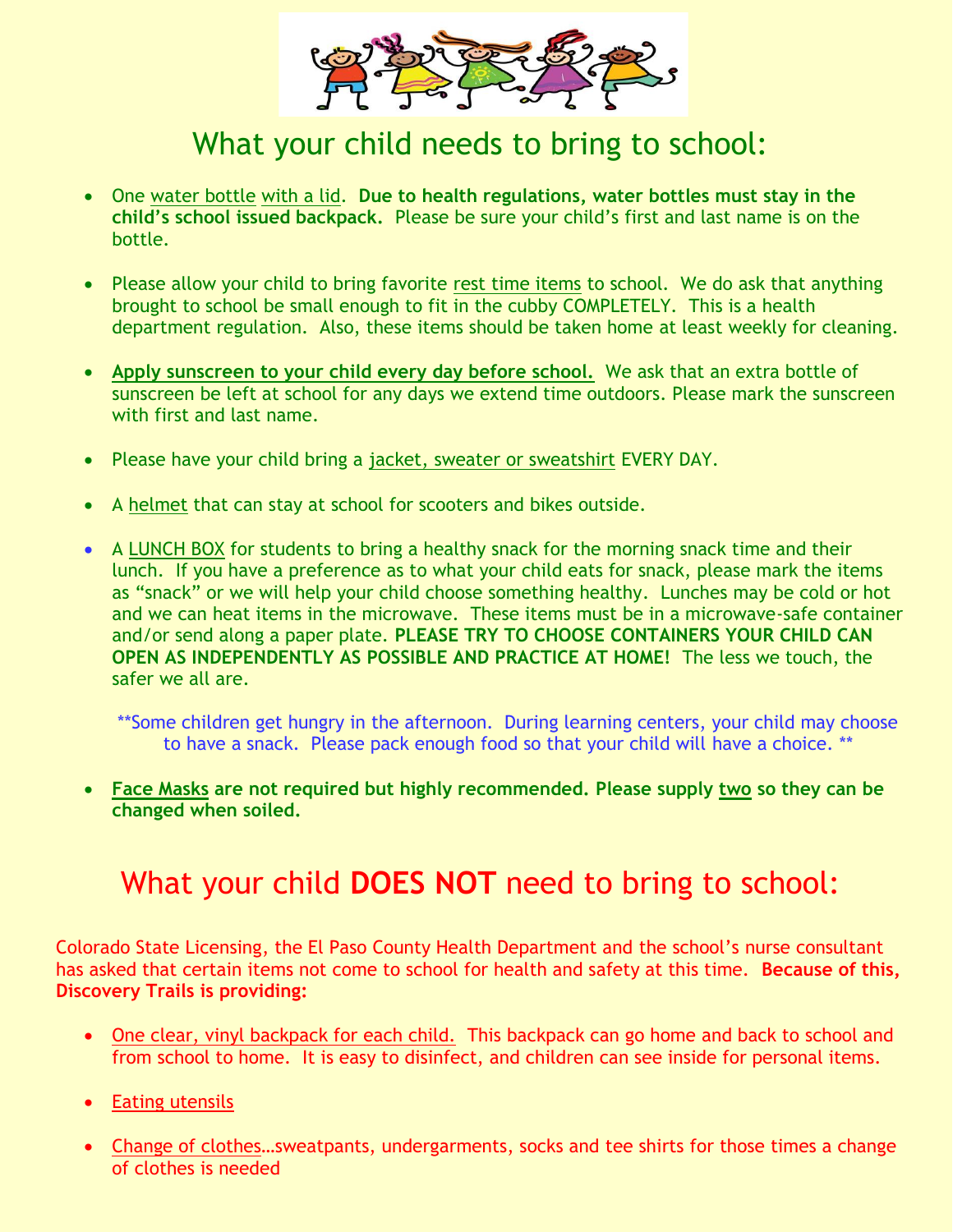#### Drop Off Procedure

- Please bring your child's school issued backpack every day.
- Please allow 6ft distancing while waiting.
- Sign your child in outside (weather permitting). Answer the health evaluation questions. Please use a "clean" pen and place used ones in the "used" bin to be sanitize.
- Be sure to initial that you applied sunscreen to your child.
- Wait at the door for a teacher. Your child's temperature will be taken and you can enter and put your child's items away and wash your hands and your child's hands.
- **ALL ADULTS MUST WEAR A MASK IN THE BUILDING.**
- Siblings may not enter except infants.
- If you feel ill, please do not enter our building.
- If you answer "yes" to any health evaluation question, we ask that students do not attend school for at least 24 hours after symptoms subside. Please see COVID rules below.
- Since we allow only two families in the building at a time, we ask you to leave quickly. We promise to help your child settle in to school and provide something fun for redirection. We want your child to have a positive experience, too.

#### Pick Up Procedure

- Please sign your child out outside using a "clean" pen and place used pen in the "used" bin.
- Please wait outside 6ft apart.
- We will gather your child's belongings and bring your child to you.
- If you feel ill, please call or email us and we can sign your child out and bring him or her to you in the parking lot.

#### Morning Mission Boxes

One of our families' favorite activities has been the Morning Mission Boxes provided during morning drop off. This allowed for parents and students to enjoy time together before school. Unfortunately, until COVID safety rules change, these will not be available. Weather permitting, we will offer some outdoor activities during drop off. We will do our best to be creative!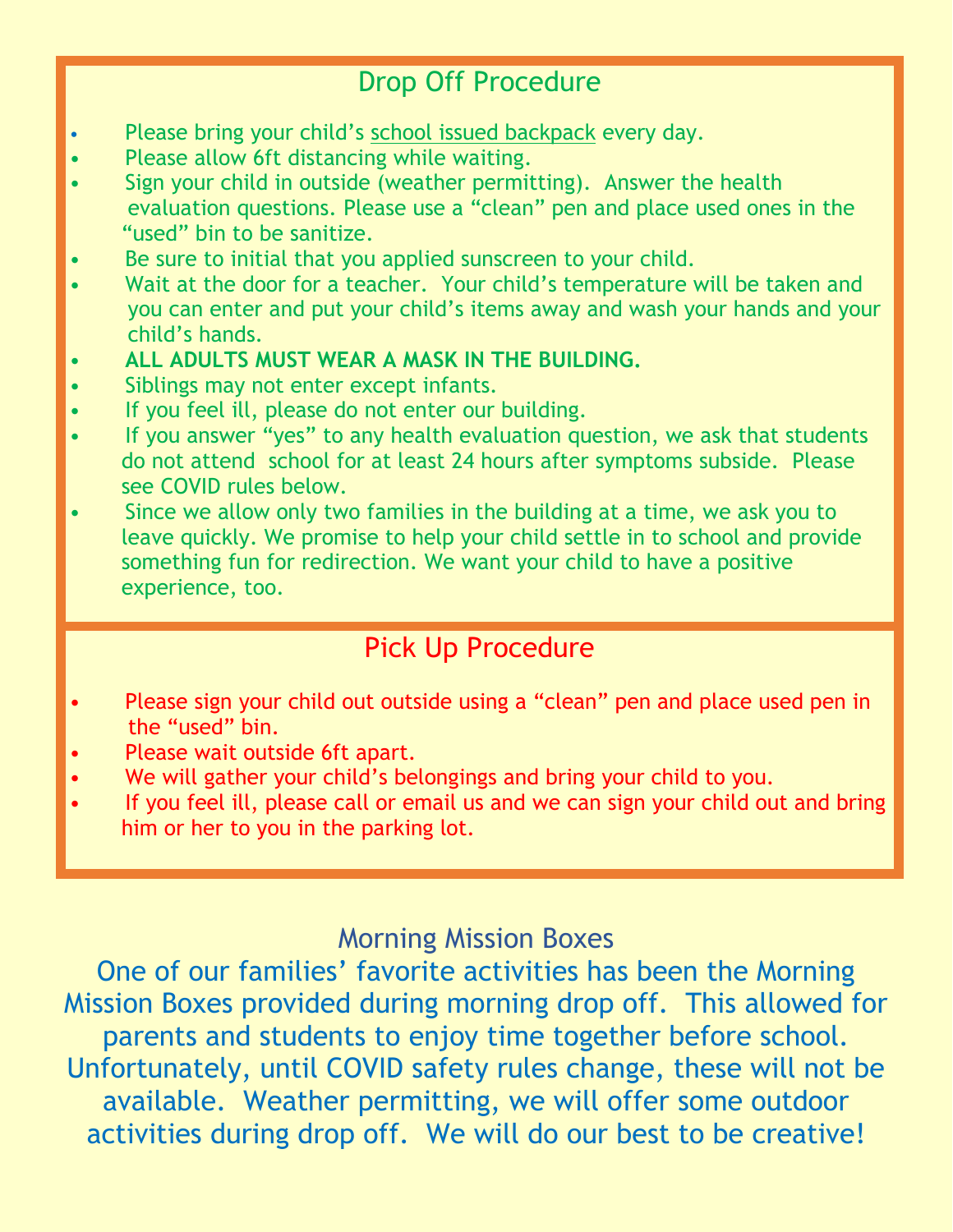### **Discovery Trails COVID-19 Guidelines**

COVID-19 is a new strain of coronavirus that has not been previously identified in humans. Coronavirus has been declared a worldwide pandemic by the World Health Organization. COVID-19 is extremely dangerous and is believed to be spread from person-to-person contact. COVID-19 can look different in different people. For many people, being sick with COVID-19 would be a little bit like having the flu. People can get a fever, cough, or have a hard time taking deep breaths. Most people who have gotten COVID-19 have not gotten very sick. Only a small group of people who get it have had more serious problems (CDC, 2020).

| What DT will do                 | When your child needs to        | <b>How You Can Help</b>                     |
|---------------------------------|---------------------------------|---------------------------------------------|
|                                 | stay home:                      |                                             |
| •Implement new pick up and      |                                 | •Have your children wash hands often for    |
| drop off procedures to avoid    | Children get sick from many     | at least 20 seconds. When soap and          |
| contact.                        | things not related to COVID-    | water are not available, use sanitizer      |
| •Take temperatures and          | 19. However, because it is      | with at least 70% alcohol. Teach your       |
| health evaluations daily        | often hard to tell when your    | child not to pick his or her nose.          |
| •Keep children in groups of 10  | child has a simple cold,        | • Avoid people who are sick or who have     |
| or less as often as possible.   | allergies, a stomach bug or     | been traveling                              |
| • Allow 3-4 children in a       | COVID-19, we ask that           | •Put distance between your children and     |
| learning center at a time.      | children who have these         | other people outside of your home. Six      |
| • Execute disinfecting          | symptoms to please stay home    | feet from others is recommended.            |
| procedures that meet or         | until the symptoms subside      | • Encourage your children to wear           |
| exceed guidelines.              | for at least 24 hours or your   | masks when in a public setting.             |
| •Supervise handwashing          | child has been evaluated by a   | •Stay safe and healthy so your children     |
| •Stagger mealtimes for          | health care professional and    | stay safe and healthy.                      |
| distance.                       | deemed safe to attend school:   | •Please do not make contact with staff or   |
| •Encourage more outdoor         |                                 | come into the building if you feel unwell.  |
| activities.                     | • Cough                         |                                             |
| •Keep nap cots more than 6ft    | • Runny Nose or Congestion      | <b>What to Expect During a Closure</b>      |
| apart.                          | • Sore Throat                   |                                             |
|                                 | • Fever Above 100.4 Degrees     | If Discovery Trails is closed for less than |
| <b>When to Expect a Closure</b> | • Difficulty Breathing          | 20 consecutive school days (one month),     |
|                                 | • Vomiting or Diarrhea          | we will convert to e-learning. We know      |
| 1. If a student or staff        | •Body Aches/Chills              | that for preschoolers, this is not          |
| member tests positive for       | <b>• Excessive Sleepiness</b>   | optimum. We will use ZOOM to provide        |
| COVID-19, we must               |                                 | our morning teacher-guided group session    |
| quarantine for 14 days. This    |                                 | for days your child would attend school.    |
| means, we will not have         | If Your Child Gets Sick at      | We will send activities via email to        |
| school for 2 weeks.             | School                          | correspond to the lesson for the day. In    |
| 2. If the State of Colorado     |                                 | addition, as each child at Discovery Trails |
| mandates a closure for          | Sometimes children who come     | has an individual curricular plan working   |
| childcare/preschool             |                                 | one on one with a teacher, a teacher will   |
| 3. If a child or staff member   | to school feeling fine begin to | provide an individual lesson for your       |
| is suspected of having COVID-   | show symptoms of an illness     | child(ren) during the day on days your      |
| 19, we will contact the El      | while at school. If your child  | child(ren) are scheduled to attend.         |
| <b>Paso County Health</b>       | has any symptoms of an          | Depending on the student, this could be     |
| Department, our school nurse    | illness that deem him or her    |                                             |
| and Colorado State Licensing    | not safe to be at school, your  | shorter or longer and will be based on      |
|                                 | child will be isolated, and you | your child's ability level, attention span  |
| for instructions. This may      | will be called to come and      | and developmental expectations.             |
| mean a short cleaning closure   | pick him or her up. Because     |                                             |
| or other recommendation.        | of the threat of COVID-19,      | In order for us to maintain operating       |
| 4. If local school districts    | licensing regulations require   | costs, full tuition will be expected during |
| close, we will evaluate for     | that you pick your child up     | this time. If Discovery Trails is mandated  |
| health risks in the best        | within 30 minutes or arrange    | to remain closed longer than one month,     |
| interest of students, families  | for someone else to pick up     | we will reassess and offer parents options  |
| and staff.                      | within that time frame.         | on how to move forward with the             |
|                                 |                                 | academic school year.                       |